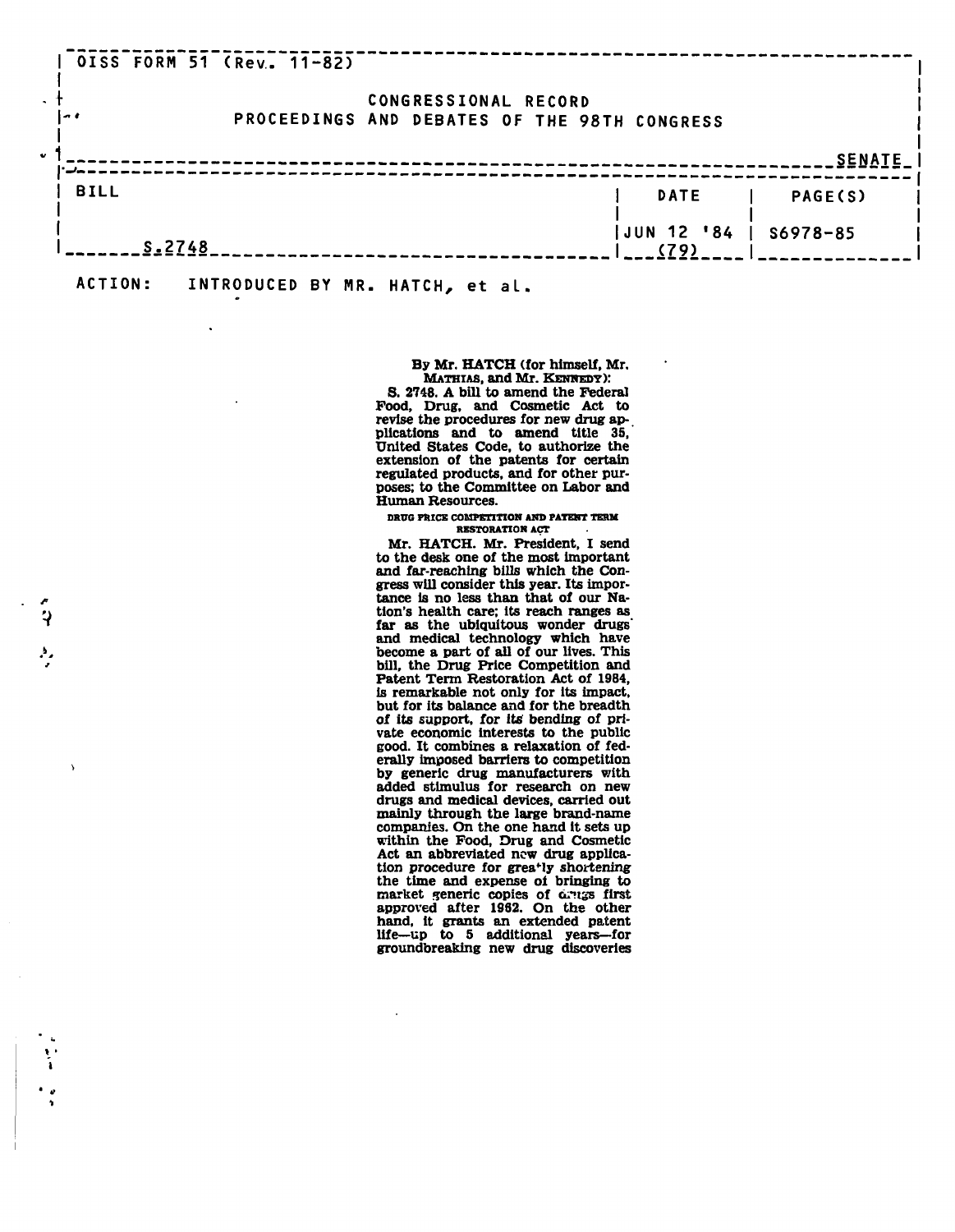**and for medical devices and food additives, to compensate for market life , lost in Food and Drug Administration (FDA) regulatory review.** 

**The bill is the product of many months of negotiation and compro-** *,* **mlse among the research oriented pharmaceutical companies, the generic pharmaceutical companies, and consumer interests.** 

**I am joined in introducing these amendments by Senator MATHIAS and Senator KENNEDY and on the House side, corresponding legislation is being introduced by Congressmen WAXMAN and MADIGAN together with a bipartisan group of other House Members.** 

**Mr. President, the bill is a complex one, and I am therefore including in my comments at this point a sectionby-section analysis.** 

**Section 101 of the bill amends section 505 of the Food, Drug and Cosmetic Act to add a new subsection (j), which statutorily establishes an abbreviated new drug application (ANDA) process. Section 101 sets forth requirements of Identity and equivalency which insure that the generic drug is no different from the original or "pio- - neer" drug in terms of safety and efficacy. It sets forth a procedure for submitting and approving ANDA's, including safety and efficacy review by FDA if the proposed ANDA drug is different from the pioneer in route of administration, dosage form, strength, or in one of the active ingredients in a combination drug. It further sets forth grounds for disapproval and procegrounds for disapproval and proce-<br>dures for withdrawal when the ap**dures for withdrawal when the ap-<br>provel for the pioneer drug is withproval for the pioneer drug is withdrawn or suspended or if the drug is voluntarily withdrawn from the market. Further, section 101 establishes a procedure whereby an ANDA approval is not made effective until the expiration of the existing pioneer drug patent unless a patent challenge is made at the time of ANDA filing. with the effective date of approval delaved until the issue is settled or until the expiration of 18 months. Finally section 101 provides that no ANDA approval may be made effective for 10 years after the approval of any pioneer new chemical entity drug which received FDA approval between 1982 and the date of enactment, or for 4 years after the approval of any pioneer new chemical entity drug which, upon FDA approval, is not protected<br>by any existing patent.

**Section 102 requires the filing by NDA holders and applicants of the patent information for their drugs covered by NDA's.** 

**Section 103 conforms FDA's "paper NDA" procedure to the same ANDA conditions and patent filing require- • ments as prescribed in sections 101 and 102.** 

 $\overline{\phantom{a}}$ 

**Section 104 states that the term "patent" as used in the bill refers only**  to a U.S. patent.

**Section 105 requires FDA to implement the act by regulations to be issued within 1 year. Pending the issu-**

**ance of these regulations, the existing regulations for pre-1962 approved drugs will govern ANDA's made under the act, except that this provision does not authorize approval of ANDA's for drugs granted 4 or 10 years of exclusive market life.** 

**Section 201 adds a new section to the patent law. It grants an extension to patent life for certain human drugs, for medical devices, and for food additives and colors, in the amount of all of the time spent in Federal regulatory approval plus half of the time spent in the testing phase to a maximum of 5 years. However, the total remaining patent life after extension cannot exceed 14 years. The section places certain limitations on the types and characteristics of the patents eligible for extension and spells out what patent rights are extended. It establishes a procedure for applying for the extension through the Patent Office and for the appropriate agencies to furnish the Patent Office with a determination of the testing and approval time periods. It also places upon the NDA applicant an obligation of due diligence in pursuing approval and provides that the patent extension will be reduced by the period of time during which the applicant did not act with due diligence.** 

**Section 202 provides that the formulation or use of a drug solely for the purpose of performing tests required by FDA in its approval process does not constitute a patent infringement, provided there is no commercial marketing before the patent expires.** 

**Section 203 adds a defense to existing patent law. It states that invalidity of the patent extension because of the Patent Commissioner's or applicant's failure to comply with the other patent extension requirements is a defense in actions involving the validity of the patent extension. However, a court making such a finding would invalidate less than the full term of the extension where appropriate.** 

**This is a good bill. Without compromising the public safety or welfare in**  the least it will significantly lower the **price of off-patent drugs, by many times in some cases, through increased generic competition. It contains numerous safeguards to insure that the generic drugs are equivalent to the brand name drugs they compete against. It encourages more research on new drug compounds and medical devices, research which is crucial to maintaining the health and worldwide leadership of our domestic pharmaceutical and metiical technology industry, a \$45-billion-per-year force in our economy.** 

**That research encouragement is provided through an extension of patent life to help recover the costs of obtaining FDA approval, which involves not only years of tests, but millions, usually tens of millions of dollars.** 

**While not all of the companies affected by the compromise are content with the selection of balance points** 

**and the placement of weights along the beam, it is my hope that they will recognize this is a good bill, a genuine, significant improvement over existing law for all segments of the industry and for the public, and that everyone will put aside any lingering doubts and unite behind our efforts for speedy passage of this act. I solicit support from my colleagues, and look forward to moving the legislation through my committee and the Senate.** 

**I would like to add that this bill is not the only one of major importance in the food and drug area. We will aiso soon be addressing drug export reform in the Labor and Human Resources Committee, and I am hopeful of final congressional action this session. Further, the need for food safety legislation remains a priority with us.** 

**I ask unanimous consent that the text of the bill be printed in the RECORD.** 

**There being no objection, the bill was ordered to be printed in the RECORD, as follows:** 

## **S. 2748**

*Be it enacted by the Senate and House of Representatives of the United States of America in Congress assembled,* **That this Act may be cited as the "Drug Price Competition and Patent Term Restoration Act of 1984".** 

#### **TITLE I—ABBREVIATED NEW DRUG ' APPLICATIONS**

**SECTION 101. Section 505 of the Federal**  Food. Drug, and Cosmetic Act (21 U.S.C. **355) is amended by redesignating subsection (J) as subsection (k) and Inserting after subsection (i) the following:** 

"(J)(1) Any person may file with the Sec**retary an abbreviated application for the approval of a new drug.** 

**"(2)(A) An abbreviated application for a new drug shall contain—** 

**"(i) Information to show that the conditions of use prescribed, recommended, or suggested in the labeling proposed for the new drug have been previously approved for a drug listed under paragraph (6) (hereinafter in this subsection referred to as a 'listed drug');** 

**"(ii)(I) if the listed drug referred to in clause (i) has only one active Ingredient, information to show that the active ingredient of the new drug is the same as that of the listed drug,** 

*•'(II)* **if the listed drug referred to in clause (i) has more than one active ingredient, information to show that the active ingredients of the new drug are the same as those of the listed drug, or** 

**"(III) if the listed drug referred to in clause (i) has more than one active ingredient and If one of the active ingredients of the new drug is different and the application is filed pursuant to the approval of a petition filed under subparagraph (C), information to show that the other active ingredients of the new drug are the same as the active ingredients of the listed drug, information to show that the different active ingredient is an active ingredient of a listed drug or of a drug which does not meet the**  requirements of section 201<sup>t</sup>p), and such other information respecting the different **active ingredient with respect to which the petition was filed as the Secretary may require:** 

**"(Hi) information to show that the route of administration, the dosage form, and the**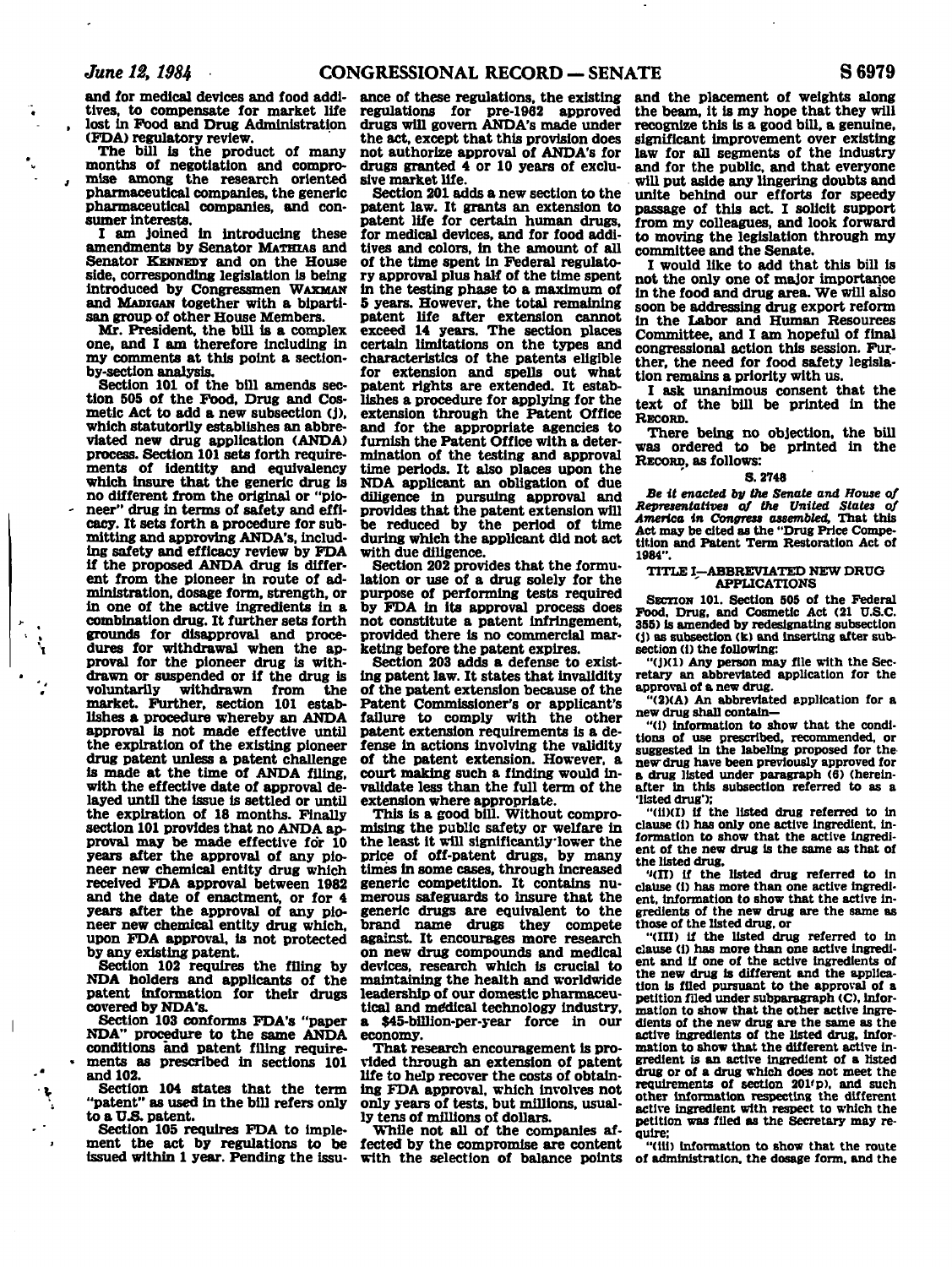**strength of the new drug are the same as those of the listed drug referred to in clause (i) or, if the route of administration, the dosage form, or the strength of the new drug is different and the application is filed**  pursuant to the approval of a petition filed **under subparagraph (C). such information respecting the route of administration, dosage form, or strength with respect to which the petition was filed as the Secretary may require;** 

**"(iv) information to show that the new drug is bioequivalent to the listed drug referred to in clause (i), except that if the application is filed pursuant to the approval of a petition filed under subparagraph (C), information to show that the active ingredients of the new drug are of the same'pharmacological or therapeutic class as those of the listed drug referred to in clause (i) and the new drug can be expected to have the same therapeutic effect as the listed drug when administered to patients for a condition of use referred to in clause (i);** 

**"(v) information to show that the labeling proposed for the new drug is the same as the labeling approved for the listed drug referred to in clause (i) except for changes required because of differences approved under a petition filed under subparagraph (C) or because the new drug and the listed drug are produced or distributed by different manufacturers;** 

**"(vi) the items specified in clauses (B) through (F) of subsection (b)(1);** 

**"(vii) a certification, in the opinion of the applicant and to the best of his knowledge, with respect to each patent which claims the listed drug referred to in clause (i) or which claims a use for such listed "drug for which the applicant is seeking approval under this subsection and for which information is required to be filed under subsection (b) or (c)—** 

**"(I) that such patent information has not been filed,** 

**"(II) that such patent has expired,** 

**"(III) of the date on which such patent will expire, or** 

**"(IV) that such patent is invalid or will not be infringed by the manufacture, use, or sale of the new drug for which the application is submitted; and** 

**"(viii) if with respect to the listed drug referred to in clause (i) information was filed under subsection (b) or (c) for a method of use patent which does not claim a use for which the applicant is seeking approval under this subsection, a statement that the method of use patent does not claim such a use.** 

**The Secretary may not require that an abbreviated application contain information in addition to that required by clauses ii) through (viii).** 

**"(B)(i) An applicant who makes a certifi**cation described in subparagraph.<br>**(A)(vii)(IV) shall include in the application a** statement that the applicant has given the notice required by clause (ii) to—

**"(I) each owner of the patent which is the subject of the certification or the representative of such owner designated to receive such notice, and** 

**"(II) the holder of the approved application under subsection (b) for the drug which is claimed by the patent or a use of which is claimed by the patent or the representative of such holder designated to receive such notice.** 

**"(ii) The notice referred to in clause (i> shall state that an application has been submitted under this subsection for the drug with respect to which the certification is made to obtain approval to engage in the commercial manufacture, use, or sale of such drug before the expiration of the** 

**patent referred to in the certification. Such notice shall include a detailed statement of the factual and legal basis of the applicant's opinion that the patent is not valid or will not be infringed.** 

**"(iii) If an application is amended to include a certification described in subpara**graph (A)(vii)(IV), the notice required by **clause (ii) shall be given when the amended application is submitted.** 

**"(C) If a person wants to submit an abbreviated application for a new drug which has a different active ingredient or whose route of administration, dosage form, or strength differ from that of a listed drug, such person shall submit a petition to the Secretary seeking permission to file such an application. The Secretary shall approve or disapprove a petition submitted under this subparagraph within ninety days of the date the petition is submitted. The Secretary shall approve such a petition unless the Secretary finds that investigations must be conducted to show the safety and effectiveness of the active ingredients of the drug or of the route of administration, the dosage form, or strength which differ from the listed drug.** 

**"(3) Subject to paragraph (4), the Secre-tary shall approve an application for a drug unless the Secretary finds—** 

**"(A) the methods used in, or the facilities and controls used for, the manufacture, processing, and packing of the drug are inadequate to assure and preserve its identity, strength, quality, and purity;** 

**"(B) information submitted with the application is insufficient to show-that each of the proposed conditions of use have been previously approved for the listed drug referred to in the application;** 

**"(C)(1) if the listed drug has only one active ingredient, information submitted with the application is insufficient to show that the active ingredient is the same as that of the listed drug,** 

**"(ii) if the listed drug has more than one active ingredient, information submitted with the application is insufficient to show that the active ingredients are the same as the active ingredients of the listed drug, or** 

**"(iii) if the listed drug has more than one active ingredient and if the application is for a drug which has an active ingredient different from the listed drug, information submitted with the application is insufficient to show—** 

**"(I) that the other active ingredients are the same as the active ingredients of the listed drug, or** 

**"(II) that the different active ingredient is an active ingredient of a listed drug or a drug which does not meet the requirements of section 201(p),** 

**or no petition to file an application for the drug with the different ingredient was approved under paragraph (2XC);** 

**"(D)(i) if the application is for a drug whose route of administration, dosage form, or strength of the drug is the same as the route of administration, dosage form, or strength of the listed drug referred to in the application, information submitted in the application is insufficient to show that the route of administration, dosage form, or strength is the same as that of the listed drug, or** 

**"(ii) if the application is for a drug whose route of administration, dosage form, or strength of the drug is different from that of the listed drug referred to in the application, no petition to file an application for the drug with the different route of administration, dosage form, or strength was approved under paragraph (2)(C);** 

**"(E) if the application was filed pursuant to the approval of a petition under para-**

**graph (2)(C), the application did not contain Information required by the Secretary re**specting the active ingredient, route of ad**ministration, dosage form, or strength which is not the same;** 

**"(F) information submitted in the application is insufficient to show that the drug Is bioequivalent to the listed drug referred to** *<•*  **in the application or, if the application was filed pursuant to a petition approved under paragraph (2)(C), information submitted in the application is insufficient to show that the active ingredients of the new drug are of the same pharmacological or therapeutic class as those of the listed drug referred to**  in paragraph (2XA)(1) and that the new drug can be expected to have the same **therapeutic effect as the listed drug when administered to patients for a condition of use referred to in such paragraph;** 

**"(G) information submitted in the application is insufficient to show that the labeling proposed for the drug is the same as the labeling approved for the listed drug referred to in the application except for changes required because of differences ap**proved under a petition filed under para-<br>graph (2)(C) or because the drug and the **listed drug are. produced or distributed by different manufacturers;** 

**"(H) information submitted in the application or any other information available to the Secretary shows that (i) the inactive ingredients of the drug are unsafe for use under the conditions prescribed, recom-mended, or suggested in the labeling proposed for the drug, or (11) the composition of the drug is unsafe under such conditions because of the type or quantity of inactive ingredients included or the manner in which the inactive ingredients are included;** 

**"(I) the approval under subsection (c) of the listed drug referred to in the application under this subsection has been withdrawn or suspended for grounds described in the first sentence of subsection (e), the approval under this subsection of the listed drug referred to in the application under this subsection has been withdrawn or suspended under paragraph (5), or the Secretary has determined that the listed drug has been withdrawn from sale for safety or effectiveness reasons;** 

 $\dot{\mathbf{r}}$ 

**"(J) the application does not meet any**  other requirement of paragraph (2)(A); or **"(K) the application contains an untrue** 

**statement of material fact.** 

**"(4)(A) Within one hundred and eighty days of the initial receipt of an application under paragraph (2) or within such additional period as may be agreed upon by the Secretary and the applicant, the Secretary shall approve or disapprove the application.** 

**"(B) The approval of an application submitted under paragraph (2) shall be made effective on the last applicable date determined under the following:** 

**"(i) If the applicant only made a certification described in subclause (I) or (II) of paragraph (2)(A)(vll) or in both such subclauses, the approval may be made effective immediately.** 

**"(ii) If the applicant made a certification described in subclause (III) of paragraph (2)(a)(vii), the approval may be made effective on the date certified under subclause (III).** 

**"(iii) If the applicant made a certification described in subclause (IV) of paragraph (2)(A)(vil), the approval shall be made effective immediately unless an action is brought for infringement of each patent which is the subject of the certification before the expiration of forty-five days from the date the notice provided under paragraph (2)(B)(i) is received. If such an action is brought before the expiration of such days.**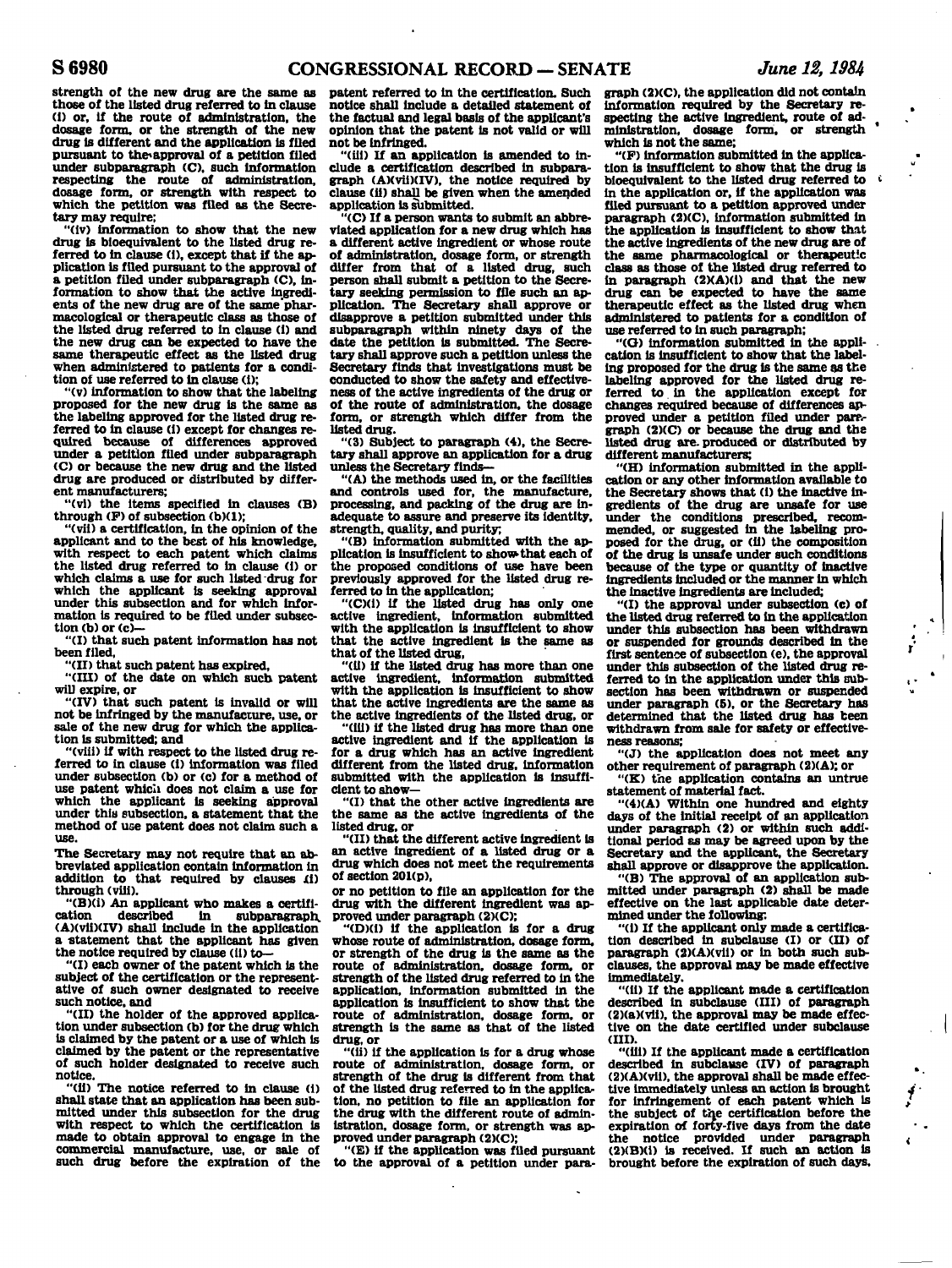**the approval shall be made effective upon the expiration of the eighteen month period beginning on the date of the receipt of the notice provided under paragraph (2)(B)(i) or such shorter or longer period as the court may order because either party to the action failed to reasonably cooperate In expediting the action, except that-**

**'ll) if before the expiration of such period the court decides that each such patent is invalid or not infringed, the approval shall be made effective on the date of the court decision, or** 

**"(II) if before the expiration of such period the court decides that any such patent has been infringed, the approval shall be made effective on such date as the court orders under section 271(e)(4)(A) of title 35. United States Code.** 

**In such an action, each of the parties shall reasonably cooperate in expediting the action. Until the expiration of the forty-five day period beginning on the date the notice made under paragraph (2)(B)(i) is received, no action may be brought under section 2201 of title 28, United- States Code, for a declaratory Judgment with respect to the patent. Any action brought under section 2201 shall be brought in the judicial district where the defendant has its principal place of business or a regular and established place of business.** 

**"(iv) If the application contains a certification described in subclause (IV) of paragraph (2)(A)(vii) and is for a drug for which a previous application has been submitted under this subsection containing such a certification, the application shall be made effective not earlier than one hundred and eighty days after—** 

**"(I) the date the Secretary receives notice from the applicant under the previous application of the first commercial marketing of the drug under the previous application, or** 

**"(II) the date of a decision of a court in an action described in clause (iii) holding the patent which is the subject of the certification to be invalid or not infringed,** 

# **whichever is earlier.**

**"(C) If the Secretary decides to disapprove an application, the Secretary shall give the applicant notice of an opportunity for a hearing before the Secretary on the question of whether such application is approvable. If the applicant elects to accept the opportunity for hearing by written request within thirty days after such notice, such hearing shall commence not more than ninety days after the expiration of such thirty days unless the Secretary and the applicant otherwise agree. Any such hearing shall thereafter be conducted on an expedited basis and the Secretary's order thereon shall be issued within ninety days after the date fixed by the Secretary for filing final briefs.** 

**"(D3(i) If an application (other than an abbreviated new drug application) submitted under subsection (b) for a drug, no active ingredient (including any ester or salt of the active ingredient) of which has been approved in any other application under subsection (b), was approved during the period beginning January 1, 1982, and ending on the date of the enactment of this subsection, the Secretary may not make the approval of an application submitted under this subsection which refers to the drug for which the subsection (b) application was submitted effective before the expiration of ten years from the date of the approval of the application under subsection (b).** 

**"(ii) If an application submitted under subsection (b) for a drug, no active ingredient (including any ester or salt of the active ingredient) of which has been approved in any other application under subsection (b).** 

**is approved after the date of the enactment of this subsection and if the holder of the approved application certifies to the Secretary that no patent has ever been issued to any person for such drug or for a method of using such drug and that the holder cannot receive a patent for such drug or for a method of using such drug because in the opinion of the holder a patent may not be issued for such drug or for a method of using such drug for any known therapeutic purposes the Secretary may not make the approval of an application submitted under this subsection which refers to the drug for which the subsection (b) application was submitted effective before the expiration of four years from the date of the approval of the application under subsection (b) unless the Secretary determines that ah adequate supply of such drug will not be available or the holder of the application approved under subsection (b) consents to an earlier**  under subsection (b) consents to an earlier<br>effective date for an application under this<br>

**"(5) If a drug approved under this subsection refers in its approved application to a drug the approval of which was withdrawn or suspended for grounds described in the first sentence of subsection (e) or was withdrawn or suspended under this paragraph or which, as determined by the Secretary, has been withdrawn from sale for safety or effectiveness reasons, the approval of the drug under this subsection shall be withdrawn or suspended—** 

**"(A) for the same period as the withdrawal or suspension under subsection (e) of this paragraph, or** 

**"(B) if the listed drug has been withdrawn from sale, for the period of withdrawal from sale or, if earlier, the period ending on the date the Secretary determines that the withdrawal from sale is not for safety or effectiveness reasons.** 

**"(6)(AXi) Within sixty days of the date of the enactment of this subsection, the Secretary shall publish and make available to the public—** 

**"(I) a list in alphabetical order of the official and proprietary name of each drug which has been approved for safety and effectiveness under subsection (c) before the date of the enactment of this subsection;** 

**"(H) the date of approval if the drug is approved after 1981 and the number of the ap-**

**plication which was approved; and "(III) whether in vitro or in vivo bioequivalence studies, or both such studies, are required for applications filed under this sub**section which will refer to the drug pub**lished.** 

**"(ii) Every thirty days after the publication of the first list under clause (i) the Secretary shall revise the list to include each drug which has been approved for safety and effectiveness under subsection (c) or approved under this subsection during the thirty-day period.** 

**"(iii) When patent information submitted under subsection (b) or (c) respecting a drug included on the list is to be published by the Secretary, the Secretary shall, in revisions made under clause (ii), include such information for such drug.** 

**"(B) A drug approved for safety and effectiveness under subsection (c) or approved under this subsection shall, for purposes of**  this subsection, be considered to have been **published under subparagraph (A) on the date of its approval or the date of enactment, whichever is later.** 

**"(C) If the approval of a drug was withdrawn or suspended for grounds described in the first sentence of subsection (e)** *or* **was withdrawn or suspended under paragraph (5) or if the Secretary determines that a drug has been withdrawn from sale for safety or effectiveness reasons, it may not** 

**be published in the list under subparagraph (A) or, if the withdrawal or suspension occurred after its publication in such list, it shall be immediately removed from such list-**

**"(i) for the same period as the withdrawal or suspension under subsection (e) or paragraph (S), or** 

**"(ii) if the listed drug has been withdrawn from sale, for the period of withdrawal from sale or. if earlier, the period ending on the date the Secretary determines that the withdrawal from sale is not for safety or effectiveness reasons.** 

**A notice of the removal shall be published in the Federal Register.** 

**"(7) For purposes of this subsection: "(A) The term 'bioavailability' means the rate and extent to which the active ingredient or therapeutic ingredient is absorbed from a drug and becomes available at the site of drug action.** 

**"(B) A drug shall be considered to be bioequivalent to a listed drug If—** 

**"(i) the rate and extent of absorption of the drug do not show a significant difference from the rate and extent of absorption of the listed drug when administered at the same molar dose of the therapeutic ingredient under similar experimental conditions in either a single dose or multiple doses; or** 

**"(ii) the extent of absorption of the drug does not show a significant difference from the extent of absorption of the listed drug when administered at the same molar dose of the therapeutic ingredient under similar experimental conditions in either a single dose or multiple doses and the difference from the listed drug in the rate of absorption of the drug is intentional, is reflected in its proposed labeling, is not essential to the attainment of effective body drug concentrations on chronic use, and is considered medically insignificant for the drug.".** 

**SEC. 102. (a)(1) Section 505(b) of such Act is amended by adding at the end the following: "The applicant shall file with the application the patent number and the expiration date of any patent which claims the drug for which the applicant submitted the application or which claims a method of using such drug and with respect to which a claim of patent infringement could reasonably be asserted if a person not licensed by the owner engaged in the manufacture, use, or sale of the drug. If an application is filed under this subsection for a drug and a patent which claims such drug or a method of using such drug is issued after the filing date but before approval of the application, the applicant shall amend the application to include the information required by the preceding sentence. Upon approval of the application, the Secretary shall publish information submitted under the two preceding sentences.".** 

**(2) Section 505(c) of such Act Is amended by inserting "(1)" after "(C)", by redesignating paragraphs (1) and (2) as subparagraphs (A) and (B), respectively, and by adding at the end the following:** 

**"(2) If the patent information described in subsection (b) could not be filed with the submission of an application under subsection (b) because the application was filed before the patent information was required under subsection Cb) or a patent was issued after the application was approved under such subsection, the holder of an approved application shall file with the Secretary the patent number and the expiration date of any patent which claims the drug for which the application was submitted or which claims a method of using such drug and with respect to which a claim of patent infringement could reasonably be asserted if a person not licensed by the owner engaged in**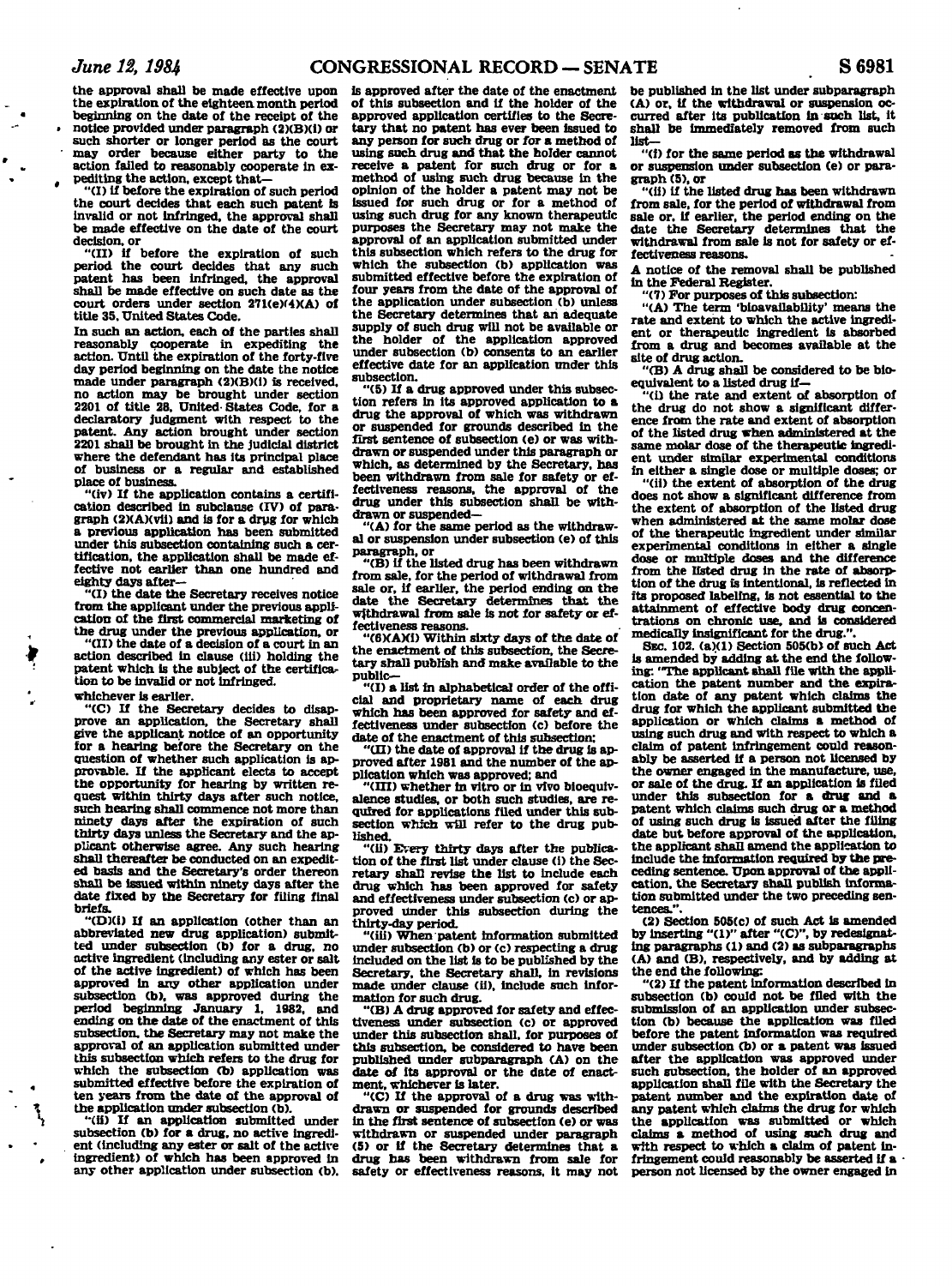**the manufacture, use, or sale of the drug. If the holder of an approved application could not file patent information under subsection (b) because it was not required at the time the application was approved, the holder shall file such Information under this subsection not later than thirty days after the date of the enactment of this sentence, and if the holder of an approved application could not file patent information under subsection (b) because no patent had been issued when the application was filed or approved, the holder shall file such information under this subsection not later than thirty days after the date the patent in-volved is issued. Upon the submission of patent information under this subsection, the Secretary shall publish it.".** 

**OKA) The first sentence of section 505(d) of such Act is amended by redesignating clause (6) as clause (7) and inserting after clause (5) the following: "(6) the application failed to contain the patent information prescribed by subsection (b); or".** 

**(B) The first sentence of section 505(e) of such Act is amended by redesignating clause (4) as clause (5) and inserting after clause (3) the following: "(4) the patent informa-tion prescribed by subsection (c) was not filed within thirty days after the receipt of written notice from the Secretary specifying the failure to file such information; or".** 

**(b)(1) Section 505(a) of such Act is amended by inserting "or (J)" after "subsection (b)'\** 

**(2) Section 505(c) of such Act is amended by striking out "this subsection" and inserting in lieu thereof "subsection (b)".** 

**(3) The second sentence of section 505(e) of such Act is amended by inserting "submitted under subsection (b) or (j)" after "an application".** 

**(4) The second sentence of section 505(e) is amended by striking out "(J)" each place it occurs in clause (1) and inserting in lieu thereof "(k)".** 

**(5) Section 505(k)(l) of such Act (as so redesignated) is amended by striking out "pursuant to this section" and inserting in lieu thereof "under subsection (b) or (j)".** 

**(6) Subsections (a) and (b) of section 527 of such Act are each amended by striking out "under section 505(b)" and inserting in lieu thereof "under section 505".** 

**SEC. 103. (a) Section 505(b) of such Act is amended by inserting "(1)" after "(b)", by redesignating clauses (1) through (6) as 'clauses (A) through (F), respectively, and by adding at the end the following:** 

**"(2) An application submitted under paragraph (1) for a drug for which investigations described in clause (A) of such paragraph and relied upon by the applicant for approval of the application were not conducted by or for the applicant or for which the applicant has not obtained a right of reference or use from the person by or for whom the investigations were conducted shall also in**clude  $\rightarrow$ 

**"(A) a certification, in the opinion of the applicant and to the best of his knowledge, with respect to each patent which claims the drug for which such investigations were conducted or which claims a use for such drug for which the applicant is seeking approval under this subsection and for which information is required to be filed under paragraph (1) or subsection (c)—** 

**"(i) that such patent information has not been filed,** 

**"(ii) that such patent has expired,** 

**"(lii) of the date on which such patent will expire, or** 

**"(iv) that such patent is invalid or will not be infringed by the manufacture, use, or**  sale of the new drug for which the applica**tion is submitted; and** 

**"(B) if with respect to the drug for which investigations described in paragraph (1)(A) were conducted information was filed under paragraph (1) or subsection (c) for a method of use patent which does not claim a use for which the applicant is seeking approval under this subsection, a statement that the method of use patent does not claim such a use.** 

**"(3XA) An applicant who makes a certification described in paragraph (2)(A)(iv) shall include in the application a statement that the applicant has given the notice required by subparagraph (B) to—** 

**"(I) each owner of the patent which is the subject of the certification or the representative of such owner designated to receive such notice, and** 

**"(ii) the holder of the approved application under subsection (b) for the drug which is claimed by the patent or a use of which is claimed by the patent or the representative of such holder designated to receive such notice.** 

**"(B) The notice referred to in subparagraph (A) shall state that an application has been submitted under this subsection for the drug with respect to which the certification is made to obtain approval to engage in the commerlcal manufacture, use, or sale of the drug before the expiration of the patent referred to in the certification. Such notice shall include a detailed statement of the factual and legal basis of the applicant's opinion that the patent is not valid cr will not be infringed.** 

**"(C) If an application is amended to include a certification described in paragraph (2)(A)(lv), the notice required by subparagraph (B) shall be given when the amended application is submitted.".** 

**(b) Section 505(c) of such Act (as amended by section 102(a)(2)) is amended by adding at the end the following:** 

**"(3) The approval of an application filed under subsection (b) which contains a certification required by paragraph (2) of such subsection shall be made effective on the last applicable date determined under the following:** 

**"(A) If the applicant only made a certification described in clause (1) or (ii) of subsection (b)(2)(A) or in both such clauses, the approval may be made effective immediate-**

**ly. "(B) If the applicant made a certification described in clause (til) of subsection (b)(2)(A), the approval may be made effective on the date certified under clause (ill).** 

**"(C) If the applicant made a certification described in clause (iv) of subsection (b)(2)(A), the approval shall be made effective Immediately unless an action is brought for infringement of each patent which is the subject of the certification before the expiration of forty-five days from the date the notice provided under paragraph (3XB) Is received. If such an action is brought before the expiration of such days, the approval may be made effective upon the expiration of the eighteen month period beginning on the date of the receipt of the notice provided under paragraph (3)(B) or such shorter or longer period as the court may order because either party to the action failed to reasonably cooperate In expediting the action, except that-**

**'ll) if before the expiration of such period the court decides that each such patent is invalid or not infringed, the approval may be made effective on the date of the court decision, or** 

**"(ii) U before the expiration of such period the court decides that any such patent has been infringed, the approval may be made effective on such date as the court orders under section 27l(eK4)(A) of title 35, United States Code** 

**In such an action, each of the parties shall reasonably cooperate In expediting the action. Until the expiration~of the forty-five day period beginning on the date the notice • made under paragraph (3KB) is received, no action may be brought under section 2201 of title 28, United States Code, for a declaratory judgment with respect to the patent. Any » action brought under such section 2201 shall be brought in the Judicial district where the defendant has its principal place of business or a regular and established place of business.** 

**"(D)(i) If an application (other than an abbreviated new drug application) submitted under subsection (b) for a drug, no active ingredient (including any ester or salt of the active ingredient) of which has been approved in any other application under subsection (b), was approved during the**  period beginning January 1, 1982, **ending on the date of the enactment of this subsection, the Secretary may not make the approval of another application for a drug for which investigations described in clause (A) of subsection (b)(1) and relied upon by the applicant for approval of the application were not conducted by or for the applicant or which the applicant has not obtained a right of reference or use from the person by or for whom the investigations were conducted effective before the expiration of ten years from the date of the approval of the application previously approved under subsection (b).** 

**"(ii) If an application submitted under subsection (b) for a drug, no active ingredient (including any ester or salt of the active ingredient) of which has been approved in any other application under subsection (b), is approved after the date of the enactment of this subsection and if the holder of the approved application certifies to the Secretary that no patent has ever been issued to any person for such drug or for a method of using such drug and that the holder cannot receive a patent for such drug or for a method of using such drug because in the opinion of the holder a patent may not be issued for such drug or for a method of using for any known therapeutic purposes such drug, the Secretary may not make the approval of another application for a drug for which investigations described in clause (A) of subsection (b)(1) and relied upon by the applicant for approval of the application were not conducted by or for the applicant or which the applicant has not obtained a right of reference or use from the person by or for whom the investigations were conducted effective before the expiration of four years from the date of the approval of the application previously approved under subsection (b) unless the Secretary determines that an adequate supply >of such drug will not be available or the holder of the application approved under subsection (b) consents to an earlier effective date for an application under this subsection.".** 

**SEC. 104. Section 505 of such Act is amended by adding at the end the following:** 

**"(I) Safety and effectiveness data and in** formation which has been submitted in an **application under subsection (b) for a drug and which has not previously been disclosed to the public shall be made available to the public, upon request, unless extraordinary circumstances are shown—** 

**"(1) if no work is being or will be undertaken to have the application approved,** 

**"(2) if the Secretary has determined that the application is not approvable and all legal appeals have been exhausted,** 

**"(3) if approval of the application under subsection (c) is withdrawn and all legal appeals have been exhausted,**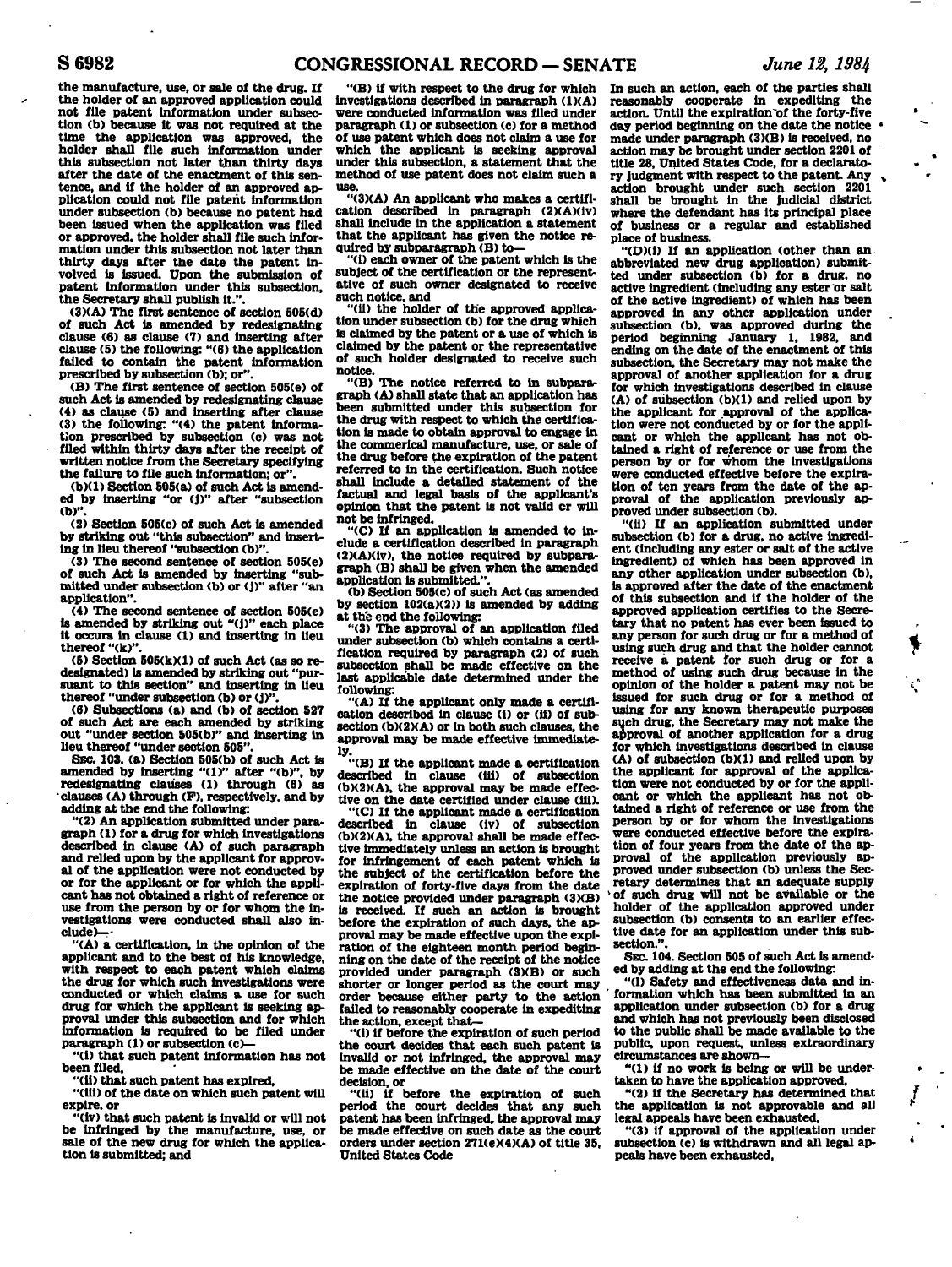**t**

**"(4) if the Secretary has determined that described in another patent having an earlisuch drug is not a new drug, or <sup>1</sup>**

 **"(5) upon the effective date of the approv- ~ • al of the first application under subsection , (j) which refers to such drug or upon the**  date upon which the approval of an applica-

**tion under subsection (j) which refers to •** *,* **such drug could be made effective if such an application had been submitted.** 

**"(m) For purposes of this section, the term 'patent' means a patent issued by the Patent and Trademark Office of the Department of Commerce.".** 

**SEC. 105. (a) The Secretary of Health and Human Services shall promulgate, in accordance with the notice and comment requirements of section 553 of title 5. United States Code, such regulations as may be necessary for the administration of section 505 of the Federal Food, Drug, and Cosmetic Act, as amended by Section 101, 102, and 103 of this Act, within one year of the date of enactment of this Act.** 

**(b) During the period beginning on the date of the enactment of this Act and ending on the date regulations promulgated under subsection (a) take effect, abbreviated new drug applications may be submitted in accordance with the provisions of section 314.2 of title 21 of the Code of Federal Regulations and shall be considered as suitable for any drug which has been approved for safety and effectiveness under section 505(C) of the Federal Food, Drug, and Cosmetic Act before the date of the enactment of this Act. If any such provision is inconsistent with the requirements of section 505(j) of the Federal Food, Drug, and Cosmetic Act, the Secretary shall consider the application' under the applicable requirements of such section. The Secretary of Health and Human Services may not approve such an abbreviated new drug applica- , tion which is filed for a drug which is de- , scribed in sections 505(C)(3)(D) and**  *t* **505(jX4XD) of the Federal Food, Drug, and ' Cosmetic Act execpt in accordance with such section.** 

**SEC. 106. Section 2201 of title 28, United ' States Code, is amended by inserting "(a)" before "In a case" and by adding at the end the following:** 

**"(b) For limitations on actions brought with respect to drug patents see section 505 of the Federal Food, Drug, and Cosmetic Act".** 

#### **TITLE II—PATENT EXTENSION**

**SEC. 201. (a) Title 35 of the United States Code is amended by adding the following new section immediately after section 155:** 

# **"§15\*. Extension of patent term**

**"(a) The term of a patent which claims a product, a method of using a product, or a method of manufacturing a product shall be extended in accordance with this section from the original expiration date of the patent if—** 

**"(1) the term of the patent has not expired before an application is submitted under subsection (d) for its extension:** 

**"(2) the term of the patent has never been extended:** 

**"(3) an application for extension is submitted by the owner of record of the patent or its agent and in accordance with the requirements of subsection (d);** 

**"(4XA) in the case of a patent which claims the product or a method of using the product—** 

**\* "(i) the product is not claimed in another**  *1* **patent having an earlier issuance date or '\_ which was previously extended, and** 

**"(ii) the product and the use approved for ,- the product in the applicable regulatory , review period are not identically disclosed or** 

**er issuance date or which was previously extended: or** 

**"(B) in the case of a patent which claims the product, the product is also claimed in a patent which has an earlier issuance date or which was previously extended and which does not identically disclose or describe the product and—** 

**"(i) the holder of the patent to be extended has never been and will not become the holder of the patent which has an earlier issuance date or which was previously extended, and** 

**"(ii) the holder of the patent which has an earlier issuance date or which was previously extended has never been and will not become the holder of the patent to be extended:** 

**"(5KA) in the case of a patent which claims a method of manufacturing the product which does not primarily use recombinant DNA technology in the manufacture of the product—** 

**"(i) no other patent has been issued which claims the product or a method of using the product and no other patent which claims a method of using the product may be issued for any known therapeutic purposes; and** 

**"(ii) no other method of manufacturing the product is claimed in a patent having an earlier issuance date;** 

**"(B) in the case of a patent which claims a method of manufacturing the product which primarily uses recombinant DNA technology in the manufacture of the product—** 

**"(1) the holder of the patent for the method of manufacturing the product (I) is not the holder of a patent for the product or for a method of using the product, (II) is not owned or controlled by a holder of a patent for the product or for a method of using the product or by a person who owns or controls a holder of such a patent, and (III) does not own or control the holder of such a patent or a person who owns or controls a holder of such a patent; and** 

**"(ii) no other method of manufacturing the product primarily using recombinant DNA technology is claimed In a patent having an earlier issuance.** 

**"(6) the product has been subject to a regulatory review period before its commercial marketing or use;** 

**"(7XA) except as provided in subparagraph (B). the permission for the commercial marketing or use of the product after such regulatory review period is the first permitted commercial marketing or use of the product under the provision of .law under which such regulatory review period occurred: or** 

**"(B) in the case of a patent which claims a method of manufacturing the product which primarily uses recombinant DNA technology in the manufacture of the product, the permission for the commerical marketing or use of the product after such regulatory review period is the first permitted commercial marketing or use of a product manufactured under the process claimed in the patent; and** 

**"(8) the patent does not claim another product or a method of using or manufacturing another product which product received permission for commercial marketing or use under such provision of law before the filing of an application for extension.** 

**The product referred to in paragraphs (4), (5). (6), and (7) is hereinafter in this section referred to as the 'approved product'. For purposes of paragraphs (4XB) (5XB), the holder of a patent is any person who is the owner of record of the patent or is the exclusive licensee of the owner of record of the patent.** 

**"(b) The rights derived from any patent the term of which is extended under this section shall during the period during which the patent is extended—** 

**"(1) in the case of a patent which claims a product, be limited to any use approved for the approved product before the expiration of the term of the patent under the provision of law under which the applicable regulatory review occurred;** 

**"(2) in the case of a patent which claims a method of using a product, be limited to any use claimed by the patent and approved for the approved product before the expiration of the term of the patent under the provision of law under which the applicable regulatory review occurred; and** 

**"(3) in the case of a patent which claims a method of manufacturing a product, be limited to the method of manufacturing as used to make the approved product.** 

**"(c) The term of a patent eligible for extension under subsection (a) shall be extended by the time equal to the regulatory review period for the approved product which period occurs after the date the patent is issued, except that-**

**'ll) each period of the regulatory review period shall be reduced by any period determined under subsection (d)(2)(B) during which the applicant for the patent extension did not act with due diligence during such period of the regulatory review period;** 

**"(2) after any reduction required by paragraph (1), the period of extension shall include only one-half of the time remaining in the periods described in paragraphs (l)(B)(i), (2)(B)(i). and (3XBXI) of subsection (g); and** 

**"(3) if the period remaining in the term of a patent after the date of the approval of the approved product under the provision of law under which such regulatory review occurred when added to the regulatory review period as revised under paragraphs (1) and (2) exceeds fourteen years, the period of extension shall be reduced so that the total of both such periods does not exceed fourteen years.** 

**"(d)(1) To obtain an extension of the term of a patent under this section, the owner of record of the patent or its agent shall submit an application to the Commissioner. Such an application may only be submitted within the sixty-day period beginning on the date the product received permission under the provision of law under which the applicable regulatory review period occurred for commercial marketing or use. The application shall contain—** 

**"(A) the identity of the approved product;** 

**"(B) the identity of the patent for which an extension is being sought and the identification of each claim of such patent which claims the approved product or a method of using or manufacturing the approved product:** 

**"(C) the Identify of every other patent known to the patent owner which claims or identically discloses or describes the approved product or a method of using or manufacturing the approved product;** 

**"(D) the identity of all other products which have received permission under the provision of law under which the applicable regulatory review period occurred for commercial marketing or use and which are claimed in any of the patents identified in subparagraph (C);** 

**"(E) information to enable the Commissioner to determine under subsections (a) and (b) the eligibility of a patent for extension and the rights that will be derived from the extension and information to enable the Commissioner and the Secretary of Health and Human Services or the Secretary of Ag-**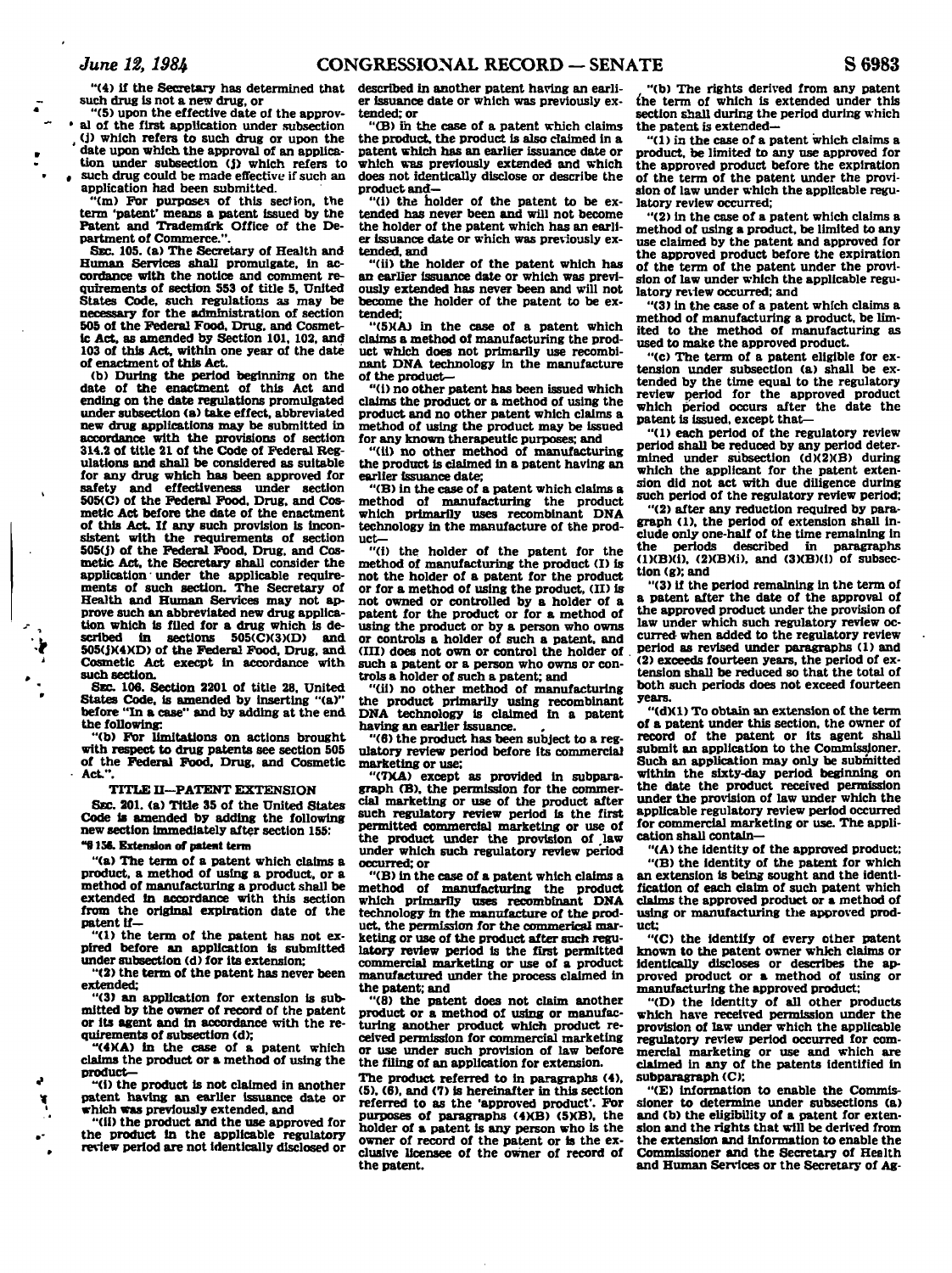**riculture to determine the period of the extension under subsection (g);** 

**"(F) a brief description of the activities undertaken by the applicant during the applicable regulatory review period with respect to the approved product and the significant dates applicable to such activities; and** 

**"(G) such patent, or other information as the commissioner may require.** 

**"(2)(A) Within sixty days of the submittal of an application for extension of the term of a patent under paragraph (1), the Commissioner shall notify—** 

**"(i) the Secretary of Agriculture if the patent claims a drug product or a method of using or manufacturing a drug product and the drug product is subject to the Virus-Serum-Toxin Act, and -**

**"(ii) the Secretary of Health and Human Services if the patent claims any other drug product, a medical device, or a food additive or color additive or a method of using or manufacturing such a product, device, or additive and if the product, device, and addi-tive are subject to the Federal Food, Drug, and Cosmetic Act.** 

**of the extension application and shall submit to the Secretary who is so notified a copy of the application. Not later than 30 days after the receipt of an application from the commissioner, the Secretary receiving the application shall review the dates contained in the application pursuant to paragraph (1XE) and determine the applicable regulatory review period, shall notify the Commissioner of the determination, and shall publish in the Federal Register a notice of such determination.** 

**"(BXi) If a petition is submitted to the Secretary making the determination under subparagraph (A), not later than one hundred and eighty days after the publication of the determination under subparagraph (A), upon which it may reasonably be determined that the applicant did not' act with due diligence during the applicable regula-tory review period, the Secretary making the determination shall, in accordance with regulations promulgated by such Secretary determine if the applicant acted with due diligence during the applicable regulatory review period. The Secretary shall make such determination not later 90 days after the receipt of such a petition. The Secretary of Health and Human Services may not delegate the authority to make the determination prescribed by this subparagraph to an office below the Office of the Commissioner of Food and Drugs.** 

**"(ii) The Secretary making a determination under clause (i) shall notify the Commissioner of the determination and shall publish in the Federal Register a notice of such determination together with the factu**al and less<sup>1</sup> basis for such determination. **Any interested person may request, within the 60 day period beginning on the publication of a determination, the Secretary making the determination to hold an informal hearing on the determination. If such a request is made within such period, such Secretary shall hold such hearing not later than thirty days after the date of the request, or at the request of the person making the request, not later than sixty days after such date. The Secretary who is holding the hearing shall provide notice of the hearing to the owner of the patent involved and to any Interested person and provide the owner and any interested person an opportunity to participate in the hearing. Within thirty days after the completion of the hearing, such Secretary shall affirm or revise the determination which was the subject of the hearing and notify the Commissioner of any revision of the determination** 

**and shall publish any such revision in the scribed in subparagraph (B) to which the Federal Register.** 

**"(3) For purposes of paragraph (2KB), the term 'due diligence' means that degree of attention, continuous directed effort, and timeliness as may reasonably be expected from, and are ordinarily exercised by, a person during a regulatory review period.** 

**"(4) An application for the extension of the term of a patent is subject to the disclosure requirements prescribed by the Commissioner.** 

**"(e)(1) A determination that a patent is eligible for extension may be made by the Commissioner solely on the basis of the information contained in the application for the extension. If the Commissioner determines that a patent is eligible for extension under subsection (a) and that the requirements of subsection (d) have been complied with, the Commissioner shall issue to the applicant for the extension of the term of the patent a certificate of extension, under seal, for the period prescribed by subsection (c). Such certificate shall be recorded In the official file of the patent and shall be considered as part of the original patent.** 

**"(2) If the term of a patent for which an "application has been submitted under subsection (d) would expire before a determination is made under paragraph (1) respecting the application, the Commissioner shall extend, until such determination is made, the term of the patent for periods of up to one year if he determines that the patent is eligible for extension.** 

**"(f) For purposes of this section:** 

**"(1) The term 'product' means any machine, manufacture, or composition of matter for which a patent may be obtained and includes the following:** 

**"(A) A drug product.** 

**"(B) Any medical device, food additive, or color additive subject to regulation under** 

**the Federal Food, Drug, and Cosmetic Act. "(2) The term 'drug product' means the active ingredient of a new drug, antibiotic drug, new animal drug, or human or veterinary biological product (as those terms are used in the Federal Food, Drug, and Cosmetic Act, the Public Health Service Act, and the Virus-Serum-Toxin Act) including any salt or ester of the active ingredient, as a single entity or in combination with another active ingredient.** 

**"(3) The term 'major health or environmental effects test' means a test which is reasonably related to the evalutlon of the health or environmental effects of a product, which requires at least six months to conduct, and the data from which Is submitted to receive permission for commercial marketing or use. Periods of analysis or evaluation of test results are not to be included in determining if the conduct of a test required at least six months.** 

**"(4)(A) Any reference to section 351 is a reference to section • 351 of the Public Health Service Act.** 

**"(B) Any reference to section 503, 505, 507, 512, or 515 is a reference to section 503, 505, 507, 512, or 515 of the Federal Food,**  Drug, and Cosmetic Act.

**"(C) Any reference to the Virus-Serum-Toxin Act is a reference to the Act of March** 

**4,1913 (21 U.S.C. 151-158). "(5) The term 'informal hearing' has the meaning prescribed for such term by section 201(y) of the Federal Food, Drug, and Cosmetic Act.** 

**"(6) The term 'patent' means a patent issued by the United States Patent and Trademark Office.** 

**"(g) For purposes of this section, the term 'regulatory review period' has the following meanings:** 

**"(1)(A) In the case of a product which is a drug product, the term means the period de-**

**limitation described in paragraph (4) applies.** 

**"(B) The regulatory review period for a \* drug product is the sum of—<sup>v</sup>**

**"(i) the period beginning on the date—** 

**"(I) an exemption under subsection (i) of section 505, subsection (d) of section 507, or \* subsection (j) of section 512, or** 

**"(II) the authority to prepare an experimental drug product under the Virus-Serum-Toxin Act,** 

**became effective for the approved drug product and ending on the date an application was Initially submitted for such drug product under section 351, 505, 507, or 512 or the Virus-Serum-Toxin Act, and** 

**"(ii) the period beginning on the date the application was initially submitted for the approved drug product under section 351, subsection (b) of such section 505, section 507, section 512, or the Virus-Serum-Toxin Act and ending on the date such application was approved under such section or Act.** 

**"(2XA) In the case of a product which is a food additive or color additive, the term means the period described in subparagraph (B) to which the limitation described in paragraph (4) applies.** 

**"(B) The regulatory review period for a food or color additive is the sum of—** 

 $\lambda$ 

 $\sqrt{2}$ 

 $\mathbf{r}_\mathbf{a}$ 

 $\ddot{\phantom{a}}$ 

**"(1) the period beginning on the date a major health or environmental effects test on the additive was initiated and ending on the date a petition was initially submitted with respect to the product under the Federal Food, Drug, and Cosmetic Act requesting the issuance of a regulation for use of the product, and** 

**"(ii) the period beginning on the date a petition was initially submitted with respect to the product under the Federal Food, Drug, and Cosmetic Act requesting the issuance of a regulation for use of the product, and ending on the date such regulation - became effective or, if objections were filed to such regulation, ending on the date such objections were resolved and commercial marketing was permitted or, if commercial marketing was permitted and later revoked pending further proceedings as a result of such objections, ending on the date such proceedings were finally resolved and commercial marketing was permitted.** 

**"(3)(A) In the case of a product which is a medical.device, the term means the period described in subparagraph (B) to which the limitation described In paragraph (4) applies.** 

**"(B) The regulatory review period for a medical device is the sum of—** 

**"(i) the period beginning on the date a clinical investigation on humans involving the device was begun and ending on the date an application was initially submitted with respect to the device under section 515, and** 

**"(ii) the period beginning on the date an application was initially submitted with respect to the device under section 515 and ending on the date such application was approved under such Act or the period beginning on the date a notice of completion of a product development protocol was initially**  submitted under section 515(f)(5) and ending on the date the protocol was de**clared completed under section 515(f)(6).** 

**"(4) A period determined under any of the preceding paragraphs is subject to the following limitations:** 

**"(A) If the patent Involved was issued after the date of the enactment of this section, the period of extension determined on the basis of the regulatory review period determined under any' such paragraph may not exceed five years.**